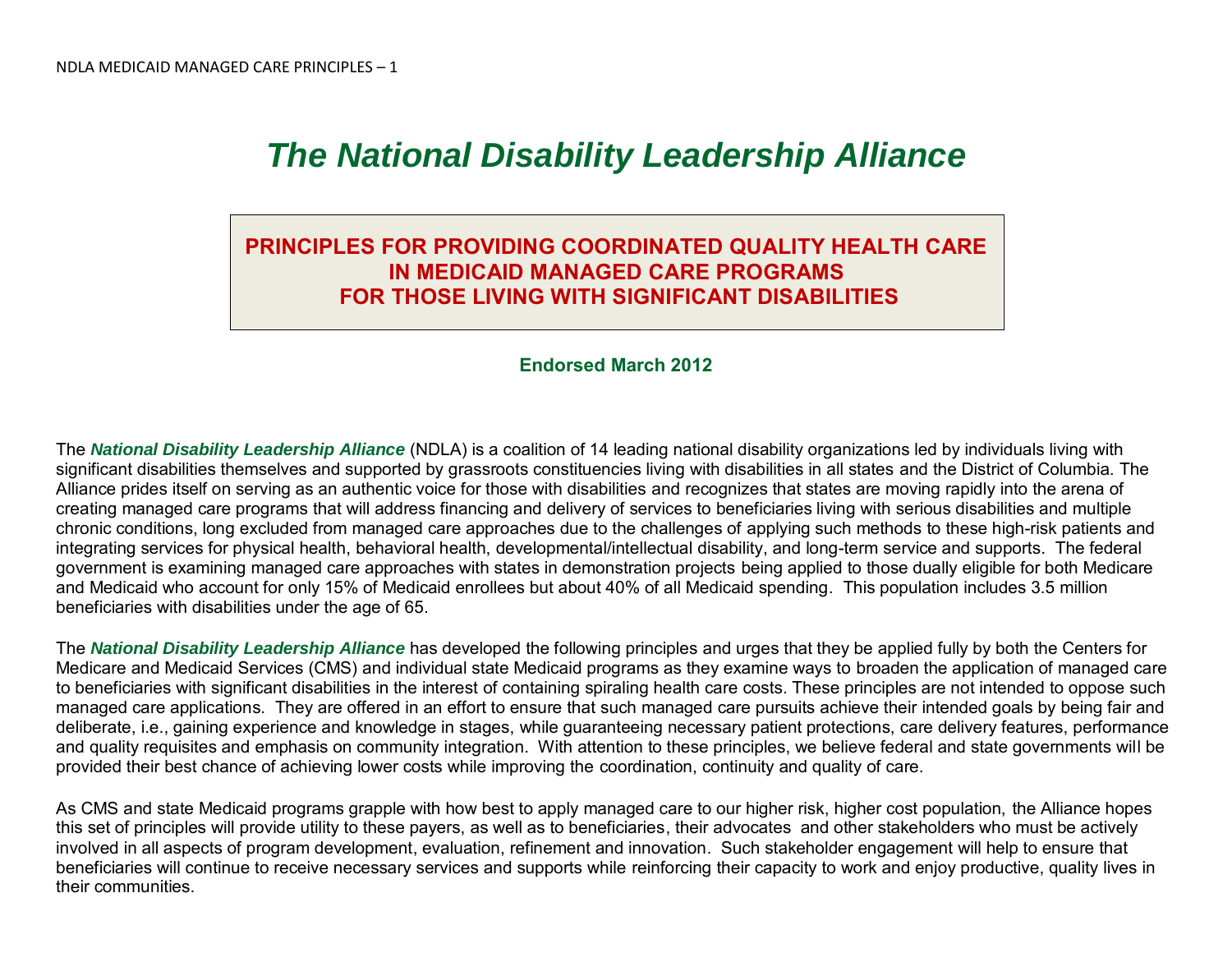| <b>PRINCIPLE</b>                                                                                                                              | <b>DESCRIPTION</b>                                                                                                                                                                                                                                                                                                                                                                                                                                                                                                                                                                                                                                                                                                                                                                                                                                                                                                                                                                                                                                                                                                                                                                                                                                                                                                                                                                                                                                                                                                                                                                                                                                                                                                                                                                                                                                                                                                                                                                   |
|-----------------------------------------------------------------------------------------------------------------------------------------------|--------------------------------------------------------------------------------------------------------------------------------------------------------------------------------------------------------------------------------------------------------------------------------------------------------------------------------------------------------------------------------------------------------------------------------------------------------------------------------------------------------------------------------------------------------------------------------------------------------------------------------------------------------------------------------------------------------------------------------------------------------------------------------------------------------------------------------------------------------------------------------------------------------------------------------------------------------------------------------------------------------------------------------------------------------------------------------------------------------------------------------------------------------------------------------------------------------------------------------------------------------------------------------------------------------------------------------------------------------------------------------------------------------------------------------------------------------------------------------------------------------------------------------------------------------------------------------------------------------------------------------------------------------------------------------------------------------------------------------------------------------------------------------------------------------------------------------------------------------------------------------------------------------------------------------------------------------------------------------------|
| 1. Emphasize Patient<br><b>Individual Choice, Person-</b><br><b>Centered Planning and</b><br><b>Self-Directed Care and</b><br><b>Services</b> | Medicaid managed care affecting those with significant disabilities should be based on patient individual choice, person-centered<br>planning and self-directed care and services. Beneficiaries in managed care must have choice in selecting service and support<br>options, providers and care settings, especially in relation to the very personal nature of long-term care needs. Person-centered<br>planning is designed to increase beneficiaries' self-determination, independence and inclusion in their communities. Self-direction<br>emphasizes personal budgeting and oversight of one's direct services and supports related to life's instrumental functions, including<br>activities of daily living, health maintenance, community participation and employment. Medicaid self-directed care programs have<br>well demonstrated the capacity of beneficiaries to plan, direct and make appropriate and cost-effective choices about their care that<br>improve their health, functionality and general well-being. This important element of quality care for those with disabilities should not<br>be sacrificed in a managed care construct.<br>At least for the initial three years of a Medicaid managed care program's implementation for such higher risk populations, when<br>refinements can be made to address problem areas, Medicaid enrollees living with disabilities should be given the opportunity to<br>actively opt into or out of these programs depending on the specific state program approaches offered. This trial period also would<br>provide states with the opportunity to experiment with a few different Medicaid managed care plans simultaneously. After this initial<br>three-year test period, managed care would become mandatory for all beneficiaries for whom the state then deems the approach<br>appropriate. The state could then also offer two or more managed care plan options from which beneficiaries would choose. |
| 2. Assess State Program<br><b>Preparedness and Ensure</b><br><b>Adequate Staged</b><br><b>Transition to Full</b><br><b>Implementation</b>     | Each state should evaluate its Medicaid managed care expansion preparedness and determine an implementation plan that<br>phases in programs. States should undertake demonstrations projects that target specific sub-populations across differing<br>disabilities and age groups initially to ensure program functionality and then make needed refinements that best align plan and<br>program components before broader scale applications are undertaken.<br>Experience is limited in managed care for higher risk disability populations, so states should not rush to full managed care<br>program implementation which could result in widespread disruptions and negative health outcomes. It will require 2-3 years of<br>experience to ensure that appropriate quality and performance features are in place and adequate payment rates set. As<br>responsible financing partners to the states, CMS should review and approve such projects, as well as all incremental changes that<br>states make in their Medicaid managed care program.                                                                                                                                                                                                                                                                                                                                                                                                                                                                                                                                                                                                                                                                                                                                                                                                                                                                                                                               |
| 3. Ensure Strong Federal and<br><b>State Oversight of</b><br><b>Managed Care Program</b><br><b>Impacts</b>                                    | Movement to managed care for broader Medicaid populations that are significantly disabled and experiencing multiple chronic<br>conditions demands strong state/federal administration and oversight by qualified governmental officials. These officials should<br>possess experience in addressing disability and chronic care needs, seek routine input from relevant stakeholders, appreciate the<br>importance of establishing an explicit contract with managed care entities and ensure ongoing monitoring of performance against<br>contract requirements. In partnership, both CMS and the state Medicaid programs must oversee program accountability and<br>contract fulfillment.                                                                                                                                                                                                                                                                                                                                                                                                                                                                                                                                                                                                                                                                                                                                                                                                                                                                                                                                                                                                                                                                                                                                                                                                                                                                                          |
| 4. Due Process and Appeals                                                                                                                    | The Medicaid Appeal/Fair Hearing process should apply and provide adequate due process and grievance and appeals<br>mechanisms, spelling out such things as adequate notices, training and education opportunities sensitive to recipient learning levels<br>and needs, enrollment rights and options, plan rules and benefits, etc. The enrollee process for appeals of coverage denials must be<br>accessible, timely and operated by independent third-parties. Additionally, independent ombudsmen should be available to help<br>beneficiaries deal with problems within the managed care plan.                                                                                                                                                                                                                                                                                                                                                                                                                                                                                                                                                                                                                                                                                                                                                                                                                                                                                                                                                                                                                                                                                                                                                                                                                                                                                                                                                                                 |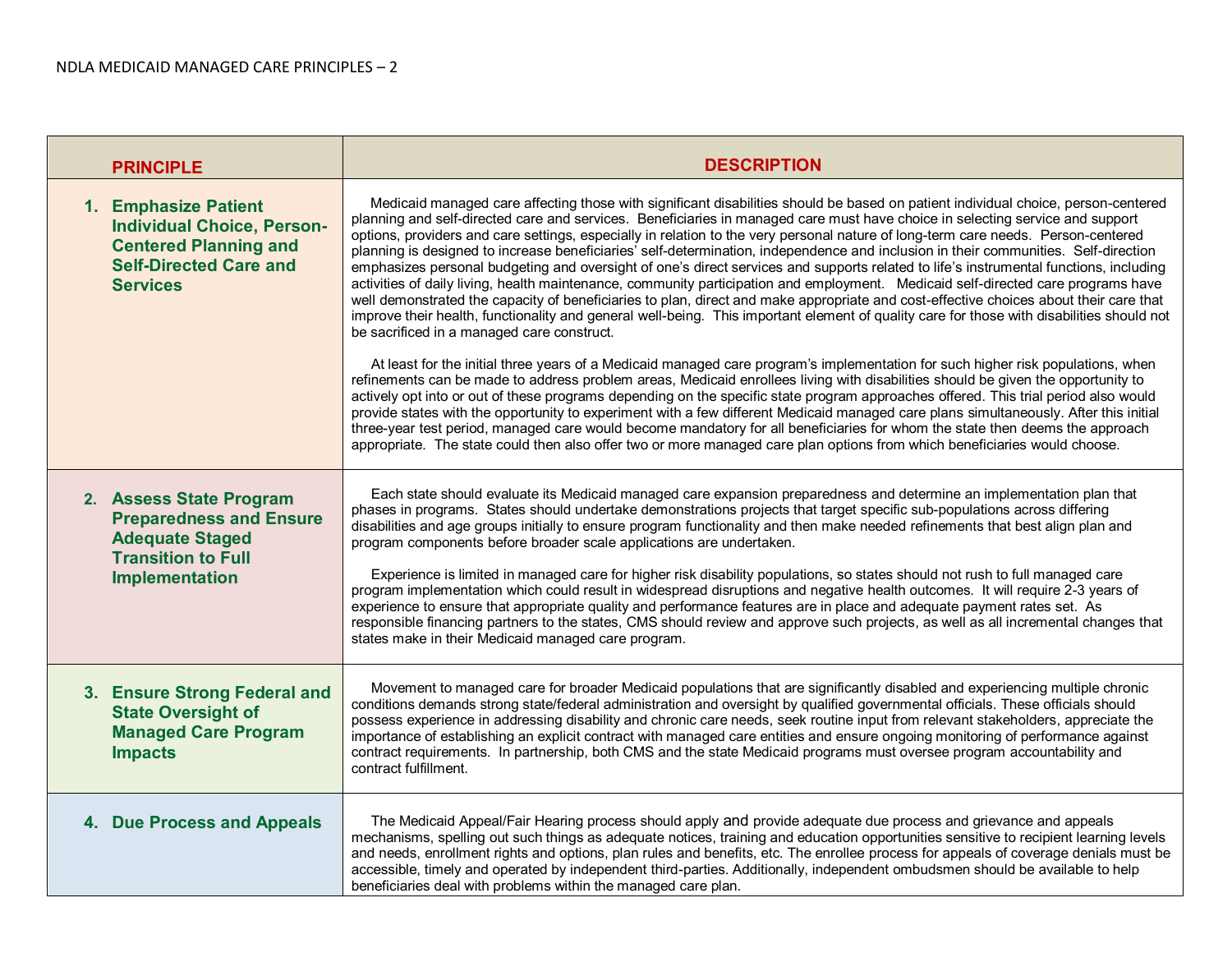| <b>PRINCIPLE</b>                                                                                              | <b>DESCRIPTION</b>                                                                                                                                                                                                                                                                                                                                                                                                                                                                                                                                                                                                                                                                                                                                                                                                                                                                                                                                                                                                                                                                 |
|---------------------------------------------------------------------------------------------------------------|------------------------------------------------------------------------------------------------------------------------------------------------------------------------------------------------------------------------------------------------------------------------------------------------------------------------------------------------------------------------------------------------------------------------------------------------------------------------------------------------------------------------------------------------------------------------------------------------------------------------------------------------------------------------------------------------------------------------------------------------------------------------------------------------------------------------------------------------------------------------------------------------------------------------------------------------------------------------------------------------------------------------------------------------------------------------------------|
| 5. Establish Fair and<br><b>Adequate Payment Rates</b><br>and Reinvest Savings in<br><b>Medicaid Services</b> | States must ensure transparency in their rate setting and demonstrate that these rates are actuarially sound. In any managed<br>care payment process intent on meeting the needs of those with significant disabilities, such payment rates must account for severity<br>of condition and be adjusted for varying levels of risk. To accommodate this need, a "risk pool" or "risk corridors" approach can be<br>taken. The former would provide a pool of funds that would be drawn from and added to the capitation payment to meet outstanding<br>unpaid claims. The latter would create specially designed pools that would adjust payment based on estimated services and<br>supports used by enrollees based on their disability severity and related demographics.                                                                                                                                                                                                                                                                                                          |
|                                                                                                               | Payment rates should initially be based on at least 2-3 years of the most recent Medicaid (and, as appropriate Medicare) claims<br>data so payments account adequately for marketplace realities and are not artificially decreased to achieve savings. Therefore, state<br>Medicaid budgets should not be cut prematurely on the basis of "anticipated" savings. Experience applied to higher risk populations<br>under such programs is first needed before savings can be determined as definitive. Moreover, savings that are achieved should<br>remain at the disposal of the state's Medicaid program and reinvested in needed services and supports and improved care access,<br>quality, coordination and efficiency.                                                                                                                                                                                                                                                                                                                                                      |
|                                                                                                               | Prescription drug costs should not be included in the managed care payment rate as their expense could in many instances<br>severely undermine the financing needed for other essential benefits needed by higher risk beneficiaries. Medicaid coverage for<br>prescription drugs must be robust and efforts to constrain these costs should be treated separately from the managed care construct<br>as they have the potential to absorb too much of a fixed per beneficiary payment limit and seriously deprive funding for and access to<br>other critically needed services.                                                                                                                                                                                                                                                                                                                                                                                                                                                                                                  |
| 6. Emphasize Primacy of<br><b>Home- and Community-</b><br><b>Based Services and</b><br><b>Supports</b>        | Managed care is intended not only to achieve greater coordination of services in response to medical necessity but also<br>improved efficiencies and lower expense without undermining quality care. In the context of long-term care, therefore, both<br>community-based and institutional care must be included in these managed care efforts to determine where quality care can best be<br>provided while achieving cost savings. Institutional services must not be carved out of state managed long-term services and<br>support plans if lower costs and improved outcomes are serious goals.                                                                                                                                                                                                                                                                                                                                                                                                                                                                               |
|                                                                                                               | Home- and community-based services and supports are now included as an "optional" Medicaid benefit. These services must be<br>given primacy if managed care is to be fairly applied to those with serious disabilities and achieve intended results. This may require<br>the development of a single "blended payment rate" for long-term services and supports whether this care is provided in the home,<br>the community, nursing homes, state centers or ICF-MRs. The role of discharge planning from hospitals is critical and discharge<br>planners must be educated on all community service options so that community integration is promoted. Such an approach averts<br>unnecessary obstacles to effective, lower cost community-based services that the majority of beneficiaries routinely cite as their<br>preferred care setting and that current law demands. This and other payment-related incentives and penalties to reduce admission<br>rates to higher cost long-term care institutions should be built into the state's contract with managed care entities. |
|                                                                                                               | Managed care entities should provide a transition out program for beneficiaries already in nursing homes or other long-term care<br>facilities. The payment rate should include a transition adjustment to ensure those in institutions receive start-up community-based<br>services support. Manage care contracts should require the managed care entity to enter into agreements with hospitals to ensure<br>that beneficiaries with disabilities are given a range of post-acute and long-term care options and are not forced into nursing homes.                                                                                                                                                                                                                                                                                                                                                                                                                                                                                                                             |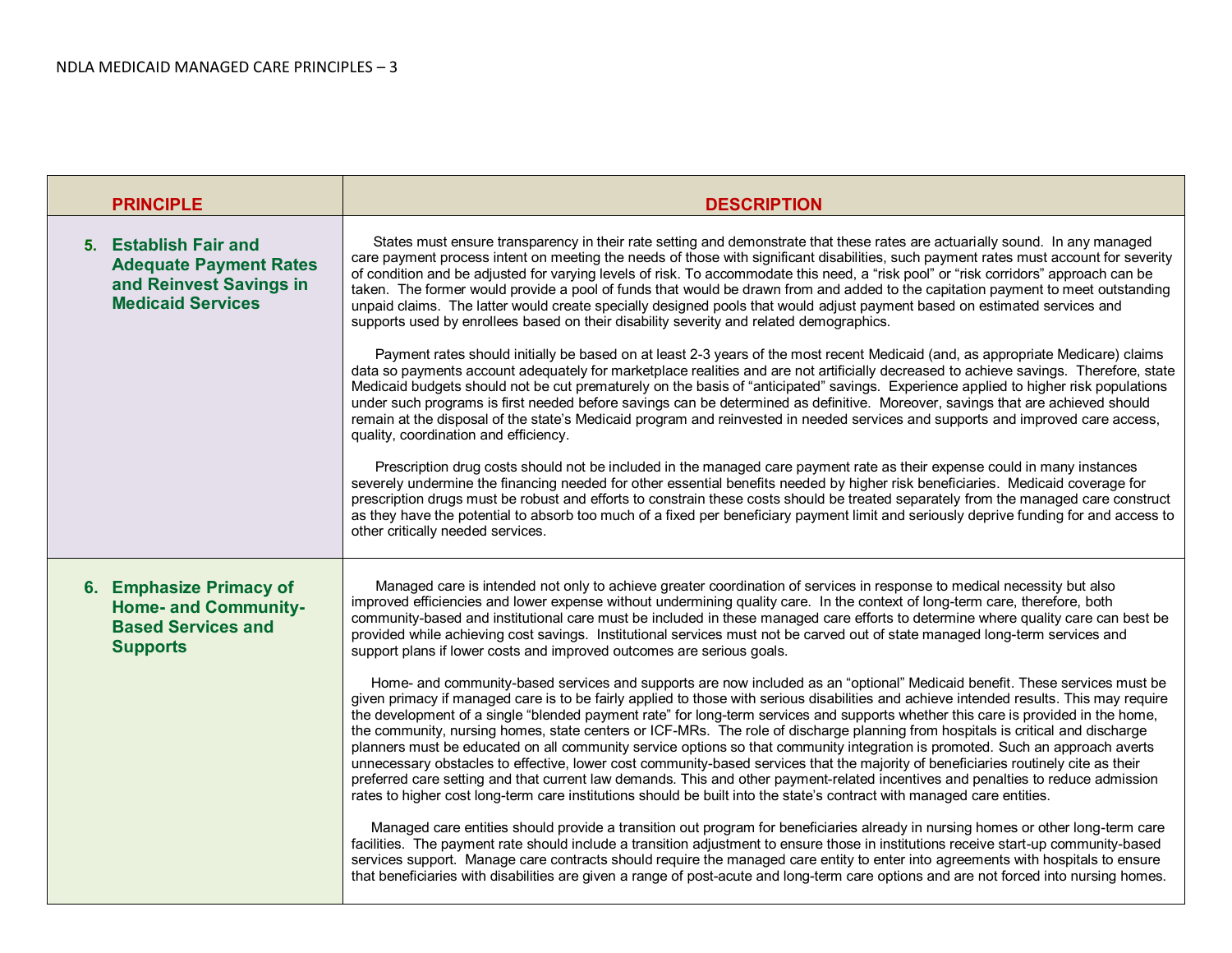| <b>PRINCIPLE</b>                                                                                                                                   | <b>DESCRIPTION</b>                                                                                                                                                                                                                                                                                                                                                                                                                                                                                                                                                                                                                                                                                                                                                                                                                                                                                                                                                                                                                                                                                                                                                                                                                                                                  |
|----------------------------------------------------------------------------------------------------------------------------------------------------|-------------------------------------------------------------------------------------------------------------------------------------------------------------------------------------------------------------------------------------------------------------------------------------------------------------------------------------------------------------------------------------------------------------------------------------------------------------------------------------------------------------------------------------------------------------------------------------------------------------------------------------------------------------------------------------------------------------------------------------------------------------------------------------------------------------------------------------------------------------------------------------------------------------------------------------------------------------------------------------------------------------------------------------------------------------------------------------------------------------------------------------------------------------------------------------------------------------------------------------------------------------------------------------|
| 7. Ensure Stakeholder<br><b>Participation in All Aspects</b><br>of Planning, Refining and<br><b>Updating Plan and Policy</b><br><b>Development</b> | Stakeholders – beneficiaries, family members, disability advocates, appropriate experts, support agency representatives and<br>others as appropriate -- should be provided reasonable and timely opportunities to actively participate in the design, implementation<br>and monitoring of managed care programs and the promotion of innovation that will improve coordination and quality of managed<br>care as applied to beneficiaries with significant disabilities and multiple chronic conditions. Such stakeholder engagement should<br>include input into any Section 1115 waiver development and implementation.<br>Transparency in program development and operations is essential, as is assuring that clear, understandable descriptive<br>information is available to beneficiaries about plan choices and their provisions.<br>The managed care program's governance structure should include consumer presence and participation in policy-making<br>decisions. The governance body should provide mechanisms for continuous stakeholder feedback to both government overseers<br>and managed care entities on such matters of quality of care, contract compliance, consumer satisfaction, continuing program<br>refinements and potential for innovation.          |
| 8. Require Managed Care<br><b>Contract Specificity of All</b><br><b>Expectations</b>                                                               | Medicaid state directors must ensure that contracts with managed care entities that will serve beneficiaries with significant<br>disabilities are transparent and contain explicit language spelling out clearly and comprehensibly the expectations for risk sharing<br>between the state and managed care organizations. The agreement should, among other things, specify:<br>(1) The managed care entity's reserves.<br>(2) Its demonstrated understanding of state-specific Medicaid LTSS programs and evidence-based best practices related to<br>those with disabilities of all ages.<br>(3) Adequate quality controls, customer satisfaction assurances and measurable results documentation based on well-defined,<br>published performance measures and metrics.<br>(4) The requirements for delivery on the full range of services and supports to which Medicaid beneficiaries are entitled within<br>the state's program.<br>(5) Restrictions that prevent the managed care entity from financially benefiting from institutionalization of beneficiaries.<br>(6) Ways to measure how provided services advance community integration.<br>State managed care contracts should support and reward innovation that achieves compliance and improves upon best practices. |
| 9. Ensure Consumer<br><b>Protections and Non-</b><br><b>Discrimination</b>                                                                         | Medicaid managed care programs addressing populations with significant disabilities must proactively ensure non-discriminatory<br>care in settings that comply with federal and state laws, including the American with Disabilities Act (ADA), Rehabilitation Act and the<br>Supreme Court's Olmstead decision requirements for reasonable accommodation, accessibility(physical, cognitive and sensory),<br>community integration and communication sensitive to the individual preferences and needs of beneficiaries. The highest priority<br>must be given to services that keep people out of institutions, including nursing homes. States must also provide consumers with<br>protections that ensure the safety and security of patients without compromising their civil rights and dignity. Additionally, there must<br>be protections to ensure network adequacy, cultural and linguistic competence, stakeholder input, strong oversight and enforcement<br>mechanisms, and the continual collection and development of real time and beneficiary-oriented data measures that track successful<br>health outcomes and the maintenance of independent living in the community.                                                                                          |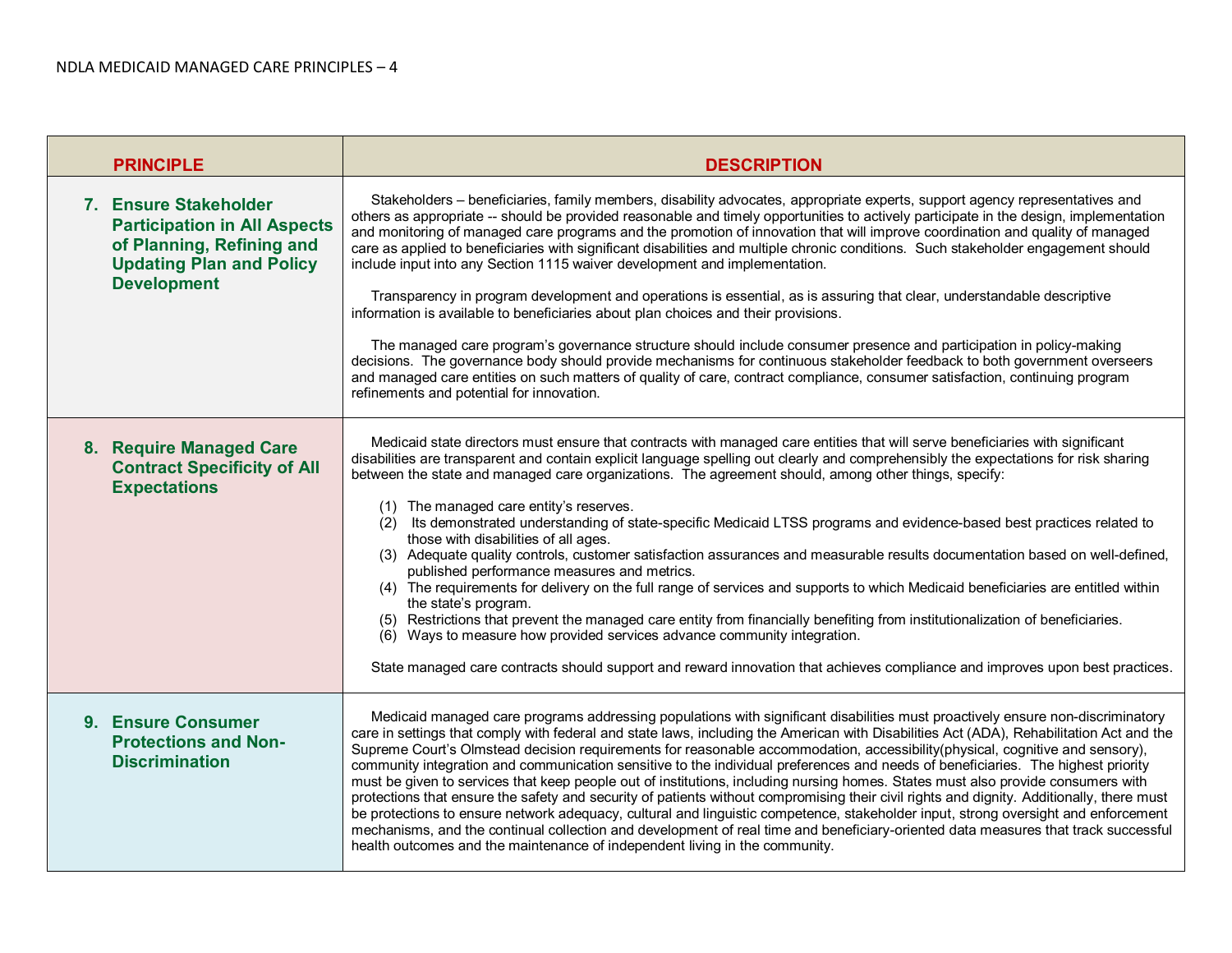| <b>PRINCIPLE</b>                                                                                                                              | <b>DESCRIPTION</b>                                                                                                                                                                                                                                                                                                                                                                                                                                                                                                                                                                                                                                                                                                                                                                                                                                                                                                                                                                                                                                                                                                                                                                                                                                                                                                                                                                                                                                                                                                                       |
|-----------------------------------------------------------------------------------------------------------------------------------------------|------------------------------------------------------------------------------------------------------------------------------------------------------------------------------------------------------------------------------------------------------------------------------------------------------------------------------------------------------------------------------------------------------------------------------------------------------------------------------------------------------------------------------------------------------------------------------------------------------------------------------------------------------------------------------------------------------------------------------------------------------------------------------------------------------------------------------------------------------------------------------------------------------------------------------------------------------------------------------------------------------------------------------------------------------------------------------------------------------------------------------------------------------------------------------------------------------------------------------------------------------------------------------------------------------------------------------------------------------------------------------------------------------------------------------------------------------------------------------------------------------------------------------------------|
| 10. Institute a Sound and<br><b>Accountable Consumer -</b><br><b>Driven Quality</b><br><b>Management and</b><br><b>Improvement System</b>     | State Medicaid programs must oversee and ensure that managed care programs provide a quality management process that<br>includes independent third-party monitoring, written evaluation of the managed care entities performance and assessment of various<br>quality care indicators. These parameters need to be measured specific to the needs of persons with disabilities and should be<br>based on the principles in this document.<br>More specifically, a state's Medicaid management care quality assurance system must have capabilities (e.g., qualified<br>personnel, information technology, analytical capabilities and more) for continuous quality monitoring, data collection and<br>management, incident patterns and trends assessment, tracking across defined metrics (health- and function-related), periodic<br>reporting of results and the ability to capture and assess feedback from beneficiaries and family members on customer satisfaction.<br>Data collection should also include "Community Integration Performance Indicators," capturing the number of nursing home or other<br>institutional placements, consumer directed programs, integrated housing, etc.<br>The information technology system should be designed and implemented prior to implementation of the payment system and define<br>the data elements required of the managed care entity, the provider network and the real-time incident reporting mechanism, while<br>also ensuring adequate safeguards to protect confidentiality. |
| <b>11. Ensure Comprehensive</b><br><b>Range of Services and</b><br><b>Supports Across the</b><br><b>Health Care Continuum</b><br>and Lifespan | Expanded managed care application to those living with significant disabilities should ensure coordination and continuity of care<br>across the health care continuum. Medicaid managed care programs must also ensure that the needs of beneficiaries living with<br>disabilities are adequately addressed across the lifespan and are responsive to medical and functional necessity. Face-to-face<br>coordination of services on a voluntary basis should be an element of managed care.<br>These services should be at least at the coverage levels currently in place. This means assurance of: a full range of acute and<br>long-term care services and supports; peer support and mental health recovery models of service; personal care assistance; durable<br>medical equipment and supplies; assistive technologies and more. The provision of such services should not be subject to arbitrary<br>limitations or premature terminations divorced from considerations of medical necessity, nor should access to these services be<br>subject to excessive waiting periods.                                                                                                                                                                                                                                                                                                                                                                                                                                                   |
| 12. Ensure Adequacy of<br><b>Provider Networks and</b><br><b>Coordination between</b><br><b>Providers</b>                                     | Medicaid managed care programs addressing the needs of those with significant disabilities and multiple chronic conditions must<br>ensure adequacy of provider networks, including primary care physicians, specialists, sub-specialists, non-physician providers (e.g.,<br>rehabilitation therapists), skilled nursing and personal care assistance workers or attendants. Plans must ensure inter-<br>communication and record-sharing between such providers to reduce duplication of effort and costs and promote optimal care<br>continuity and coordination. Attendant recruitment, fair compensation and retention must be supported by managed care, as<br>consistency of attendant services helps to avert costly secondary medical conditions.<br>Where such providers are not within a reasonable travel distance of beneficiaries, travel to these physicians should be subsidized<br>by the plans. To the extent possible, a beneficiary's continuing access to current providers should not be disrupted by movement to<br>a managed care financing and delivery model, as long as these providers are willing to abide by the managed care plan rules and<br>payment schedules.                                                                                                                                                                                                                                                                                                                                           |